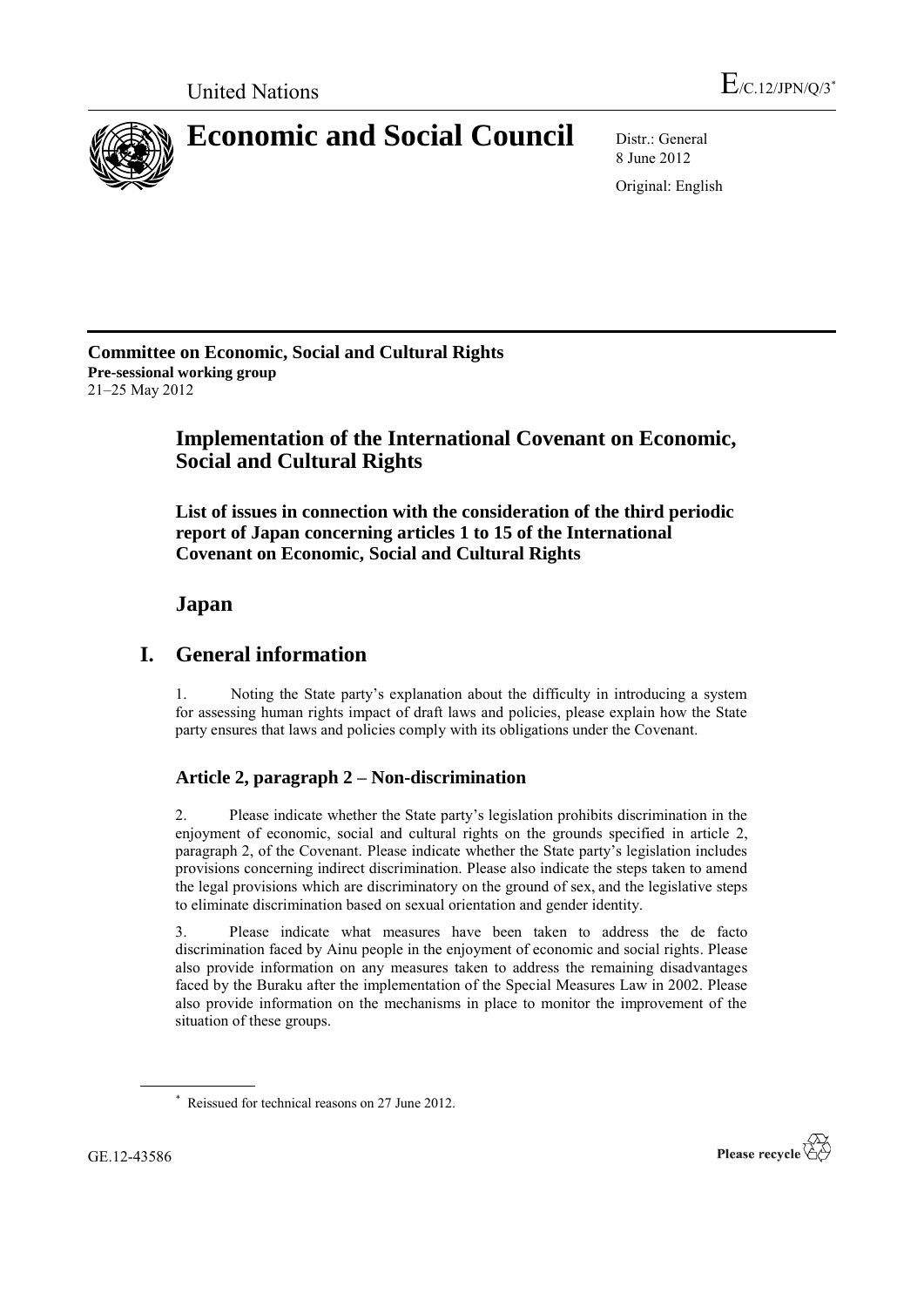4. Please indicate to what extent the measures taken by the State party, such as the Long-Term Programme for Government Measures for Persons with Disabilities and the "Hello Work" public employment exchanges, have eliminated discrimination against persons with disabilities in access to education and employment and protected their right to fair wages and equal remuneration for work of equal value. Please also indicate whether the 2004 amendment of the Basic Act for Persons with Disabilities also provides for reasonable accommodation for persons with disabilities and defines its denial as disability-based discrimination.

### **Article 3 – Equal rights of men and women**

5. In view of the slow progress achieved in addressing women"s disadvantages in the labour market, as illustrated by the figures provided in paragraph 181 of the State report (E/C.12/JPN/3), please indicate to what extent the measures taken, such as the "Program for accelerating Women"s Social Participation" and the Second Basic Plan for Gender Equality will accelerate women's advancement in employment in public and private sectors, reduce their proportion in part-time employment, and close the gender wage gap. Please also provide information on discrimination cases filed under the Law on Securing of Equal Opportunity and Treatment between Men and Women in Employment.

6. Please inform the Committee on the measures taken to tackle the negative gender stereotypes and the persistence of attitudes regarding the role of women in the family and society.

7. Please provide information on remedial and educational steps taken to address the lasting effects of the exploitation of women as "comfort women" on the enjoyment of economic, social and cultural rights by victims, in particular the measures taken to satisfy the moral and material interests of the victims.

## **II. Issues relating to the specific provisions of the Covenant (arts. 6-15)**

### **Article 6 – The right to work**

8. Please indicate what steps the State party has taken to address unemployment in the context of the global economic crisis. Please also indicate whether in this regard the State party has made further adjustment to the Employment Insurance Scheme and to the services provided to the unemployed.

9. In view of the growing number of workers with short-term and fixed-term contracts, please provide information on the impact of measures taken on the effective protection of the right of the concerned workers to not be deprived of employment unfairly, to equal pay for work of equal value and to social security. Please also indicate the impact of measures taken to prevent the abuse of precarious employment contracts and successive short-term contracts.

### **Article 7 – The right to just and favourable conditions of work**

10. Please provide information on the impact of measures taken, such as the adoption of the 2006 Special Measures for Improvement of Working Time Arrangements and the 2007 Action Policy for Promoting Work-Life Balance, on the reduction of work hours, uptake of leave and equal sharing of family responsibilities between men and women.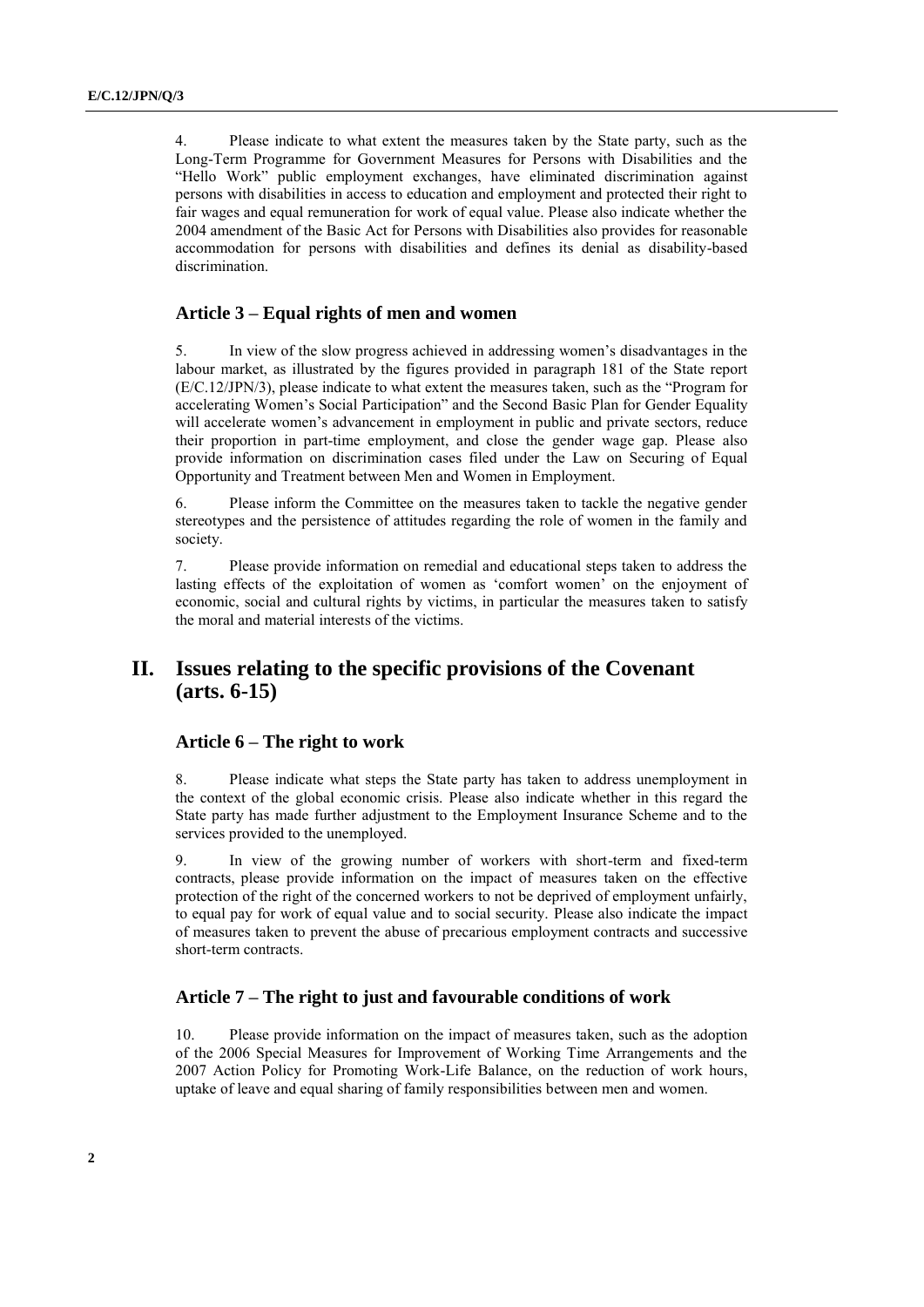11. Please inform the Committee of the impact of the application of the amended Law Concerning Stabilization of Employment of Older Persons on the access to employment for workers over the age of 45 years and older persons and the protection of their working conditions and protection against unfair dismissal.

12. In view of the increasing number of persons hired under fixed-fee contracts for hazardous work, such as in the construction industry, please provide information on the percentage of such workers and how their right to safe and healthy working conditions are protected in law and practice. Please also indicate the employment injury scheme available to them insofar as the Workmens" Accident Compensation Insurance applies only to workers hired by employers and receiving salary.

13. Noting that the Labour Protection Law also covers foreigners, including those without a work permit, please provide information on the measures taken to ensure effective protection against violations of the right to just and favourable conditions of work with regard to irregular migrant workers, workers in the informal economy and those not covered by the domestic labour laws and social security.

#### **Article 9 – The right to social security**

14. Please indicate which measures are being taken to address the persistent income gap between men and women under the current pension system.

15. Please provide information on social benefits which older persons who are not eligible to receive a pension are entitled to, as well as on measures taken to address their increasing number. Please also indicate the measures taken to ensure that old age pensions enable an adequate standard of living for their recipients.

#### **Article 10 – Protection of the family, mothers and children**

16. Please indicate to what extent the enforcement of the 2005 Act on the Prevention of Abuse of Elderly Persons and Support for Persons Giving Care to Elderly Persons and the 2008 Act on Social Welfare Service has effectively facilitated the reporting of cases of abuse of older persons as well as its prevention.

17. Please supply statistical data on trafficking in the State party and information on assistance provided to victims.

18. Please provide information about steps taken to ensure the citizenship of children born in the State party of Japanese father and foreign mother, irrespective of the marital status of the parents. Please also provide statistical data on the number of children who have acquired citizenship under the new law.

#### **Article 11 – The right to an adequate standard of living**

19. Please provide information on the impact of measures taken to assist single-mother and single-older-woman households, who are disproportionally affected by poverty.

20. Please provide information on measures taken to support the livelihood of those affected by earthquakes, including the Great East Japan Earthquake. Please also indicate how the implementation of evacuation and resettlement plans has taken account of the needs of the persons evacuated and, in particular, vulnerable groups, such as older persons, persons with disabilities, children and pregnant women.

21. Please provide information on specific measures taken to ensure access to adequate and affordable housing with legal security of tenure, particularly for disadvantaged and marginalized groups, such as older persons. Please also provide information on any relaxation of the legal provisions defining the circumstances under which evictions may